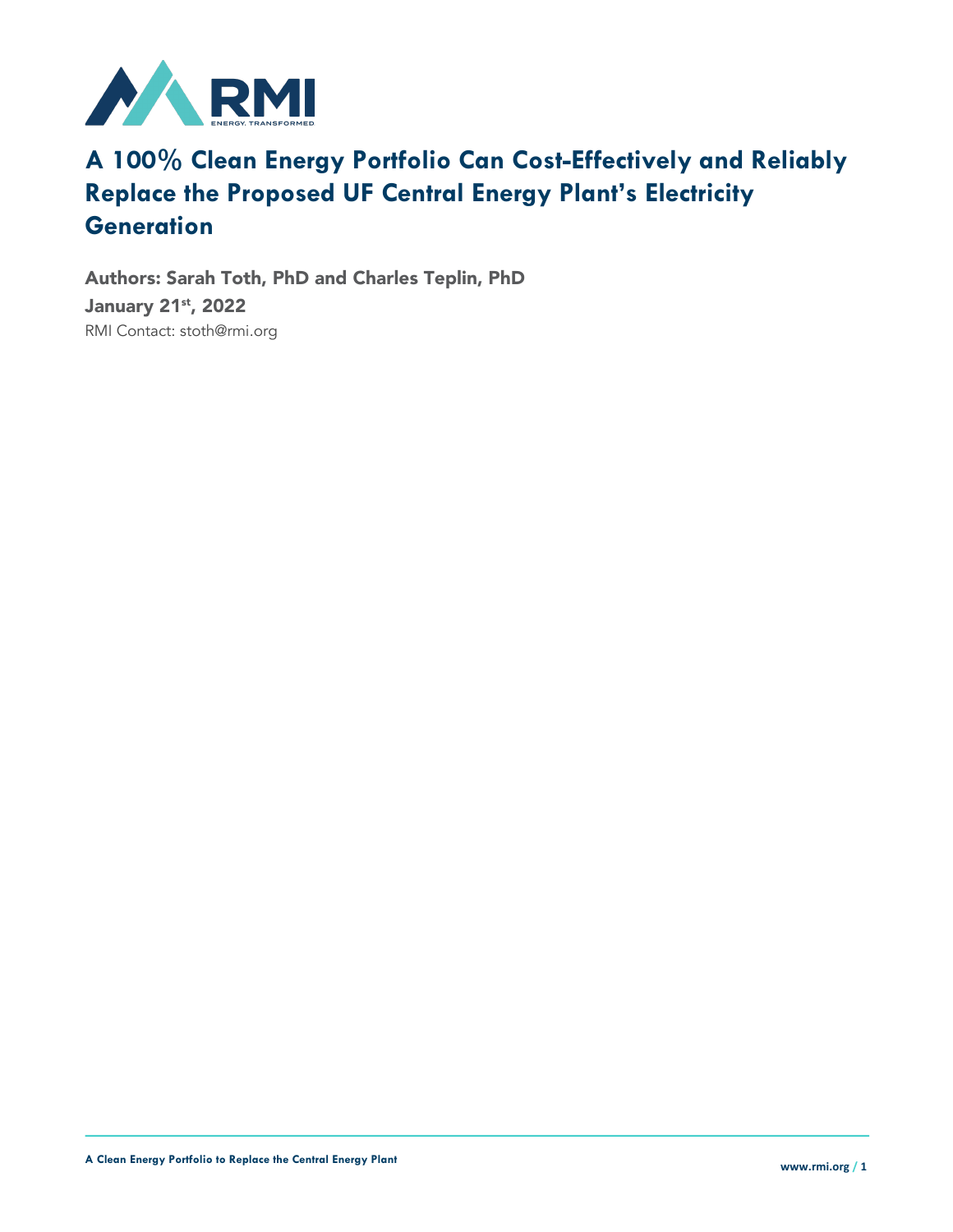### **Contents**

| Key finding: the net present value cost of a 100% clean energy portfolio is \$120M, much less than that of the |  |
|----------------------------------------------------------------------------------------------------------------|--|
|                                                                                                                |  |
|                                                                                                                |  |
|                                                                                                                |  |
|                                                                                                                |  |
| A combined 105 MW of solar, storage and energy efficiency can reliably replicate the electric power services   |  |
|                                                                                                                |  |
|                                                                                                                |  |
|                                                                                                                |  |
|                                                                                                                |  |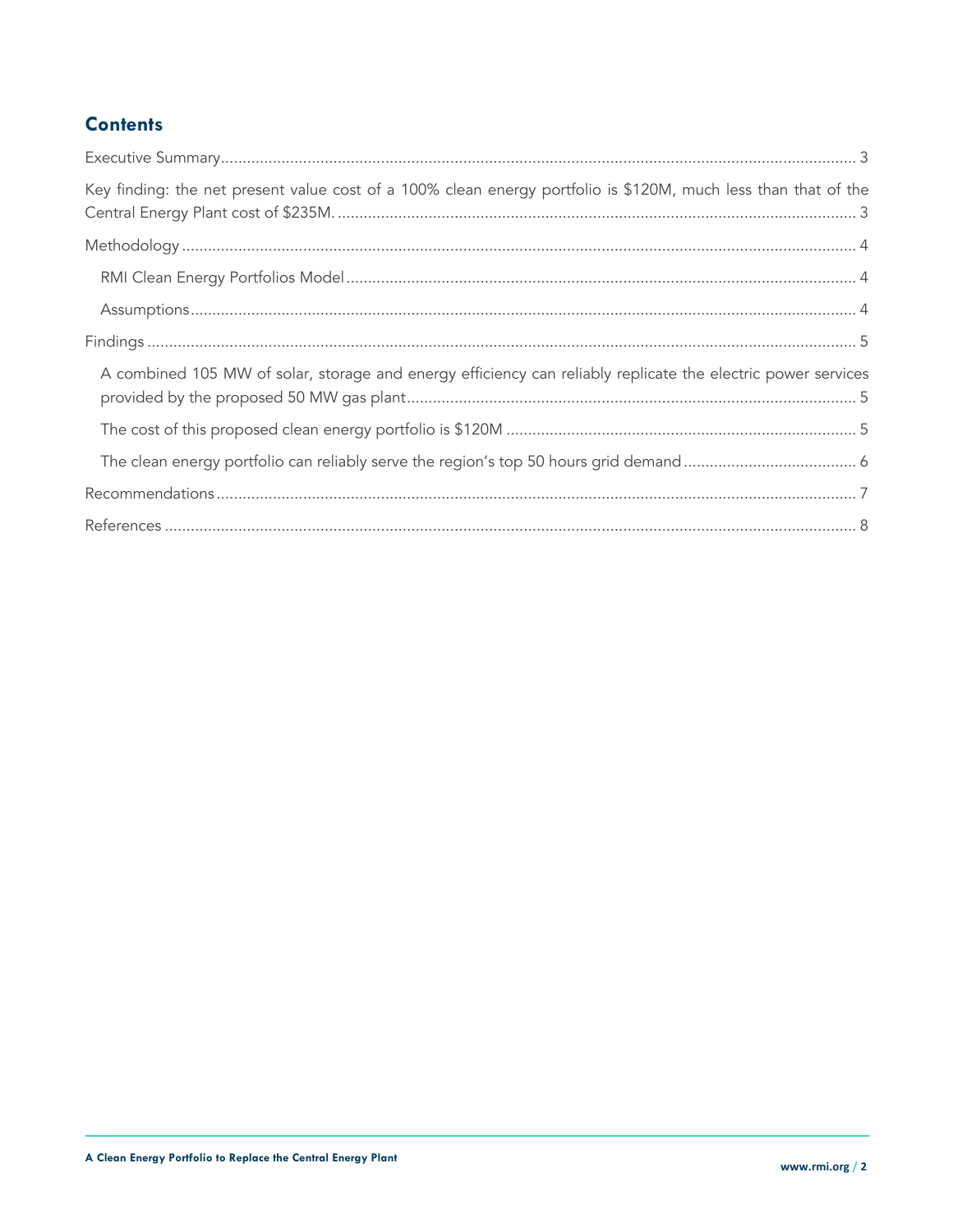# **Executive Summary**

To support the University of Florida's (UF) growing population and needs, the UF administration has proposed to construct a new natural gas fired combined heat-and-power plant, called the Central Energy Plant<sup>1</sup>. UF issued a Phase I Invitation to Negotiate on September 9, 2021, seeking proposals to construct this plant. UF has received numerous proposals since then but have not yet considered whether it can instead meet its needs with clean solutions.

The Central Energy Plant would serve two functions. The first function is electricity generation. Of course, the electricity generated by the Central Energy Plant could be supplied by any energy generation technology, including a renewables-based one. In this analysis, we use publicly available information and our Clean Energy Portfolios Model (CEPM) to assess the cost effectiveness of using clean technologies to replicate the proposed plants electricity services.

In addition to the electricity production, the new combined-heat-and-power plant would provide steam and chilled water services for hospital equipment sterilization and building heating, dehumidification, and cooling purposes. While steam heating and dehumidification via chilled water has served building heating needs for centuries, many major universities, cities, and states across the US have already begun converting away from these inefficient and outdated legacy methods<sup>2</sup>. Given the typically warm Florida climate, large opportunity for cost-effective energy efficiency improvements, and availability of modern technological alternatives, the University can achieve their desired interior comfort levels and meet their equipment sterilization needs via non-steam methods; due to the limited amount of information available, a more specific portfolio of options were not analyzed in this report.

Key finding: the net present value cost of a 100% clean energy portfolio is \$120M, much less than that of the Central Energy Plant cost of \$235M.

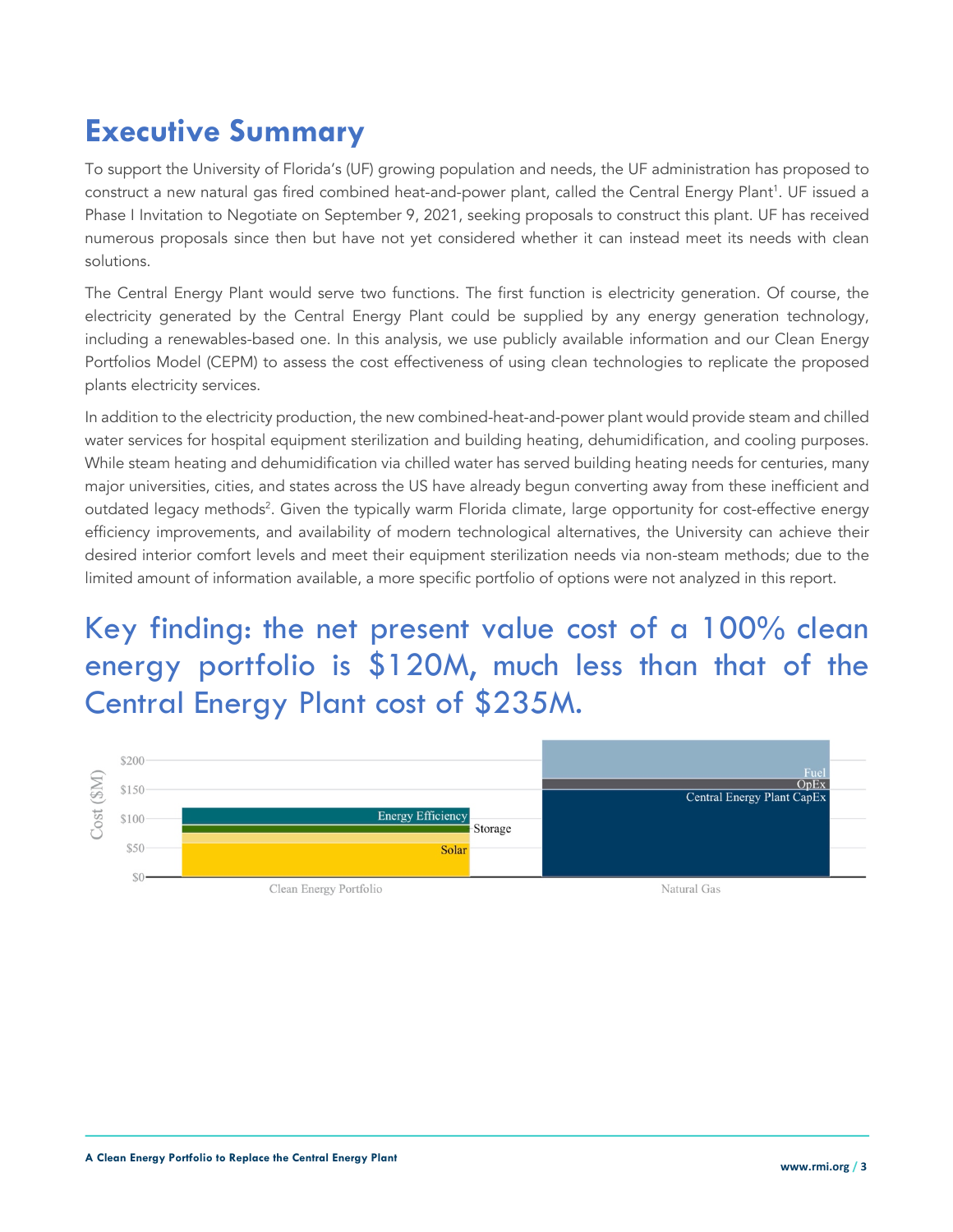# **Methodology**

### **RMI Clean Energy Portfolios Model**

Increasingly, combinations of clean energy technologies are more economical than proposed gas plants. <sup>3</sup> In this short report, RMI has used publicly available information on the proposed University of Florida Central Energy Plant as inputs into our Clean Energy Portfolios Model. <sup>4</sup> More information on the CEPM can be found on our website and in our reports<sup>5</sup>.

In brief, the CEPM constructs least-cost portfolios of clean energy resources that provide the same grid services as a natural gas power plant typical for the region. The tool ensures that each portfolio provides: at least the same monthly energy output and at least the same power output during the region's top 50 hours of peak electricity demand. CEPM uses a net present value approach to minimize lifetime costs.

Of course, this analysis only examines options for the electricity portion of the Central Energy Plant's production. We would be happy to discuss with the University Board or administration how to include the plant's other services in the analysis.

#### **Assumptions**

We made the following assumptions in the analysis:

- The proposed plant will provide 50 MW of electricity as if it operated as a natural gas combined-cycle plant.
- The university doesn't plan to do a "financial close" with a construction partner until 2023, so we assume an in-service year of 2025; this has important implications for the economics of the clean energy portfolio.
- A Central Energy Plant capital expenditures cost of \$150M and additional new piping distribution cost of  $\$55$ M according to UF-623 Central Energy Plant Thermal Utility Infrastructure Presentation $^6\!$ .
- Grid load profile based off Florida Power & Light's 2019 profile as reported by the EIA Hourly Grid Monitor<sup>7</sup>; we used 2019 FP&L data as a representative substitute because University-specific load profile data was not available, and the pandemic may have shifted 2020 and 2021 energy demand.
- Renewables cost data from NREL ATB 2021<sup>8</sup> and fuel cost data from EIA AEO 2021<sup>9</sup>.
- An inflation rate of 2% and discount rate of 5%.
- We do not model the steam or chilled water services produced by the Central Energy Plant but discuss them in our recommendations.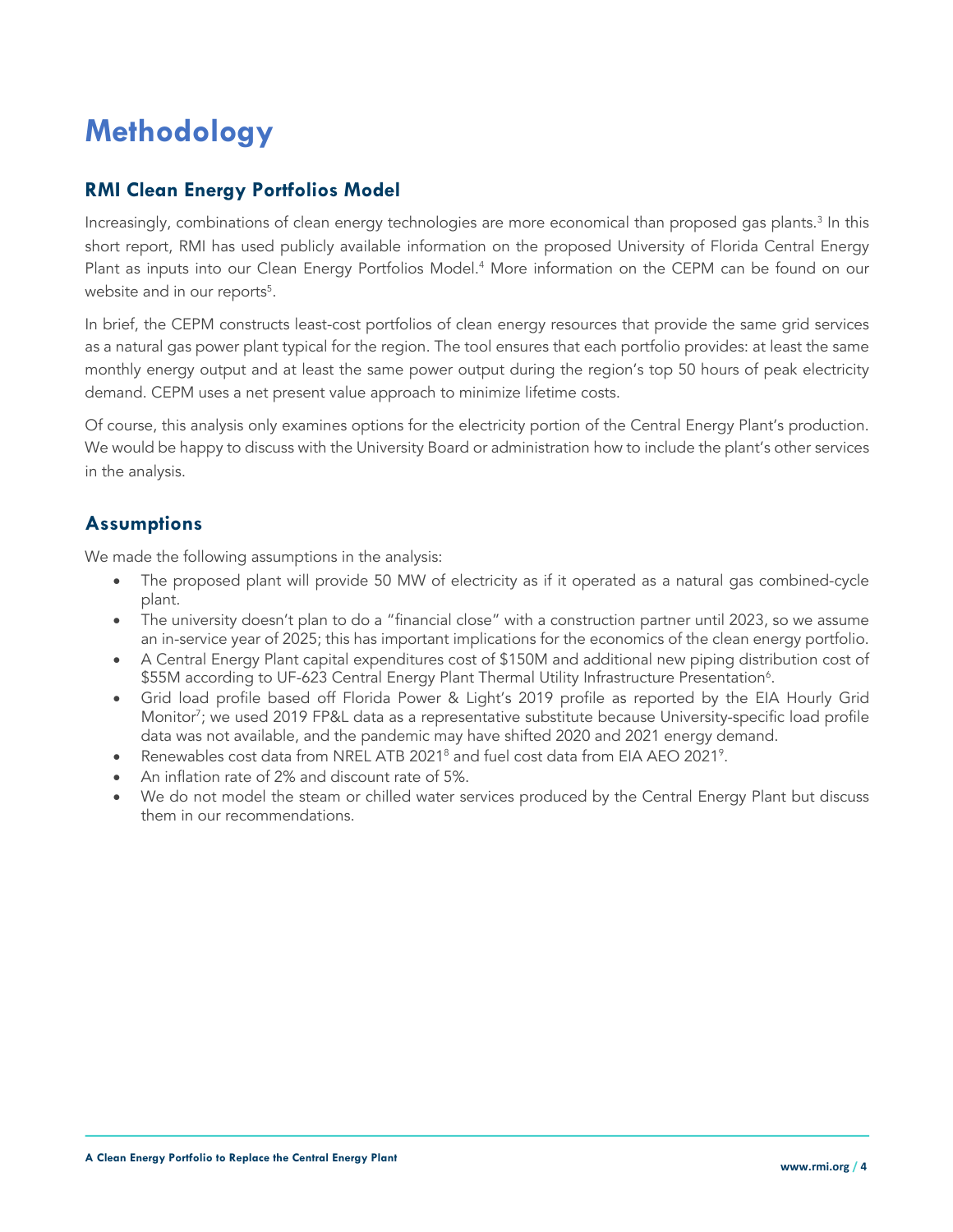# **Findings**

### **A combined 105 MW of solar, storage and energy efficiency can reliably replicate the electric power services provided by the proposed 50 MW gas plant**

We find that that a clean energy portfolio consisting of tracking solar, battery energy storage, and energy efficiency improvements can serve the same electric services as the proposed UF Central Energy Plant. Figure 1 shows the nameplate (rated) capacity of each generation type in comparison to the proposed plant. In our analysis, we limited the amount of energy efficiency that the model could choose; because efficiency improvements are usually the most cost-effective option, if more efficiency was allowed, the model would pick less solar and storage.



Figure 1. Nameplate (rated) capacity of each generation type (tracking solar, battery storage, and energy efficiency) in the clean energy portfolio compared to the proposed nameplate electric capacity of the Central Energy Plant.

#### **The cost of this proposed clean energy portfolio is \$120M**

Thanks to the rapidly advancing renewables and storage industries, the cost of renewables has fallen dramatically in recent years. Likely, prices will continue to fall. The largest portion of costs of the clean energy portfolio are for the single-axis tracking solar photovoltaic system (Figure 2).



Figure 2. The cost of the proposed clean energy portfolio (\$120M) is less than the cost of the capital expenditure (CapEx) of the Central Energy Plant alone (\$150M as estimated by the University of Florida). The net present value of additional fuel and operational expenditure (OpEx) costs of a typical natural gas combined cycle plant further add to costs, bringing the total to \$235M. Costs are broken down by generation type; for each resource in the clean energy portfolio, solid or darker shades represent CapEx and lighter shades represent OpEx.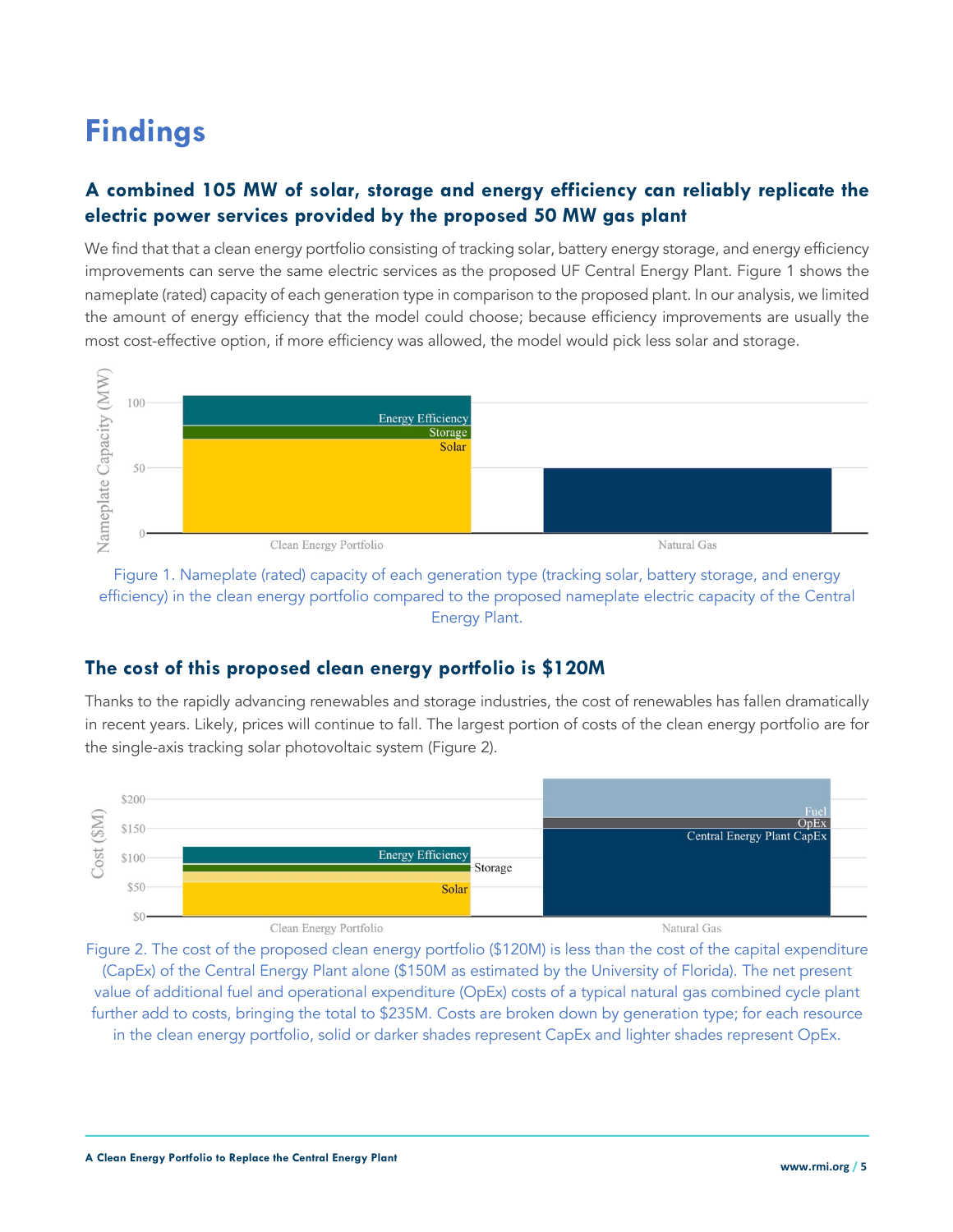#### **The clean energy portfolio can reliably serve the region's top 50 hours grid demand**

In Florida today, there are still limited amounts of solar on the grid; therefore, new solar installations are extremely beneficial from both an energy and capacity perspective. Similarly, very few energy efficiency measures have been undertaken despite aging infrastructure, leading to an immense energy efficiency resource. In our analysis, solar remains the primary source of electricity during most of the top 50 hours of the year when the grid is most stressed. In Florida, these hours typically occur during hot summer months. Figure 3 shows how each grid stress hour's capacity needs are met by each clean generation type (single-axis tracked solar, battery energy storage, and energy efficiency); note that in our model excess solar produced above the red requirement line is curtailed, however, it could instead be sold back to the grid, further reducing the net cost of the portfolio.



Figure 3: How each of the top 50 grid stress hours is served by clean generation type. Horizontal axis represents 50 [nonconsecutive] hours when regional electricity demand peaks. The red line represents the 50 MW output of the proposed Central Energy Plant, which we assume would run at maximum power output during these hours.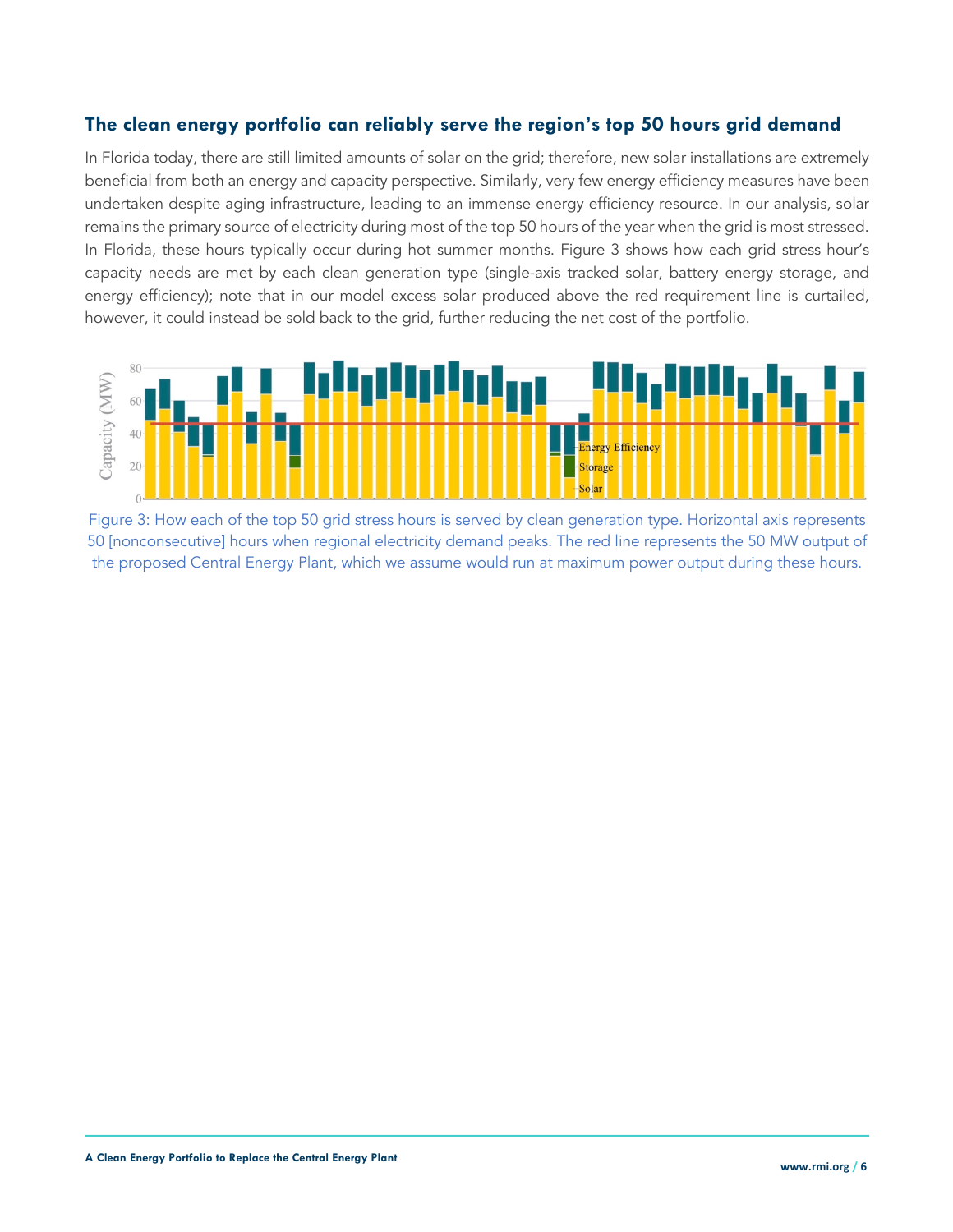### **Recommendations**

Before moving forward with a new fossil fuel plant, the University should evaluate whether a clean energy option is lower cost. Our analysis shows that the University could use clean energy to provide the same electricity services at 51% of the NPV of the proposed plant cost. This leaves \$115M in savings to fund alternatives to the additional services the Central Energy Plant would provide (not including an additional \$55M in savings from the nowprecluded new steam distribution system). In our analysis, we did not include any explicit financial preference to avoid greenhouse gas emissions. However, in terms of recruitment value, college-aged student populations increasingly demand clean energy and are likely to be attracted to universities that lead by example.

With a 72 MW Solar Buildout, the University could position itself as a leader in solar and battery energy storage research. The large amount of solar required is an opportunity for the University to leverage its research capabilities and enable a flurry of on-campus, hands-on solar photovoltaic and battery energy storage performance and monitoring analytics research.

The University should use a competitive, all-source procurement process to determine the least-cost, least-risk options to meet emerging grid needs. When the net present value of fuel and operational expenditures are included, the clean energy portfolio provides a cost savings of \$115M in comparison to the Central Energy Plant. These savings, combined with the additional savings from not having to implement new piping or upgrade existing piping distribution (an additional cost of \$55M as estimated by the University), could instead go toward applying innovative and reliable solutions to deliver or curtail the need for any steam or chilled water in the first place. There are a number of energy efficiency retrofits and a suite of alternative building heating and cooling options that could provide the targeted inhabitant comfort levels. Serving heating and cooling needs via non-steam methods would result in greater cost savings in the long term as well as an ability to achieve emissions goals.